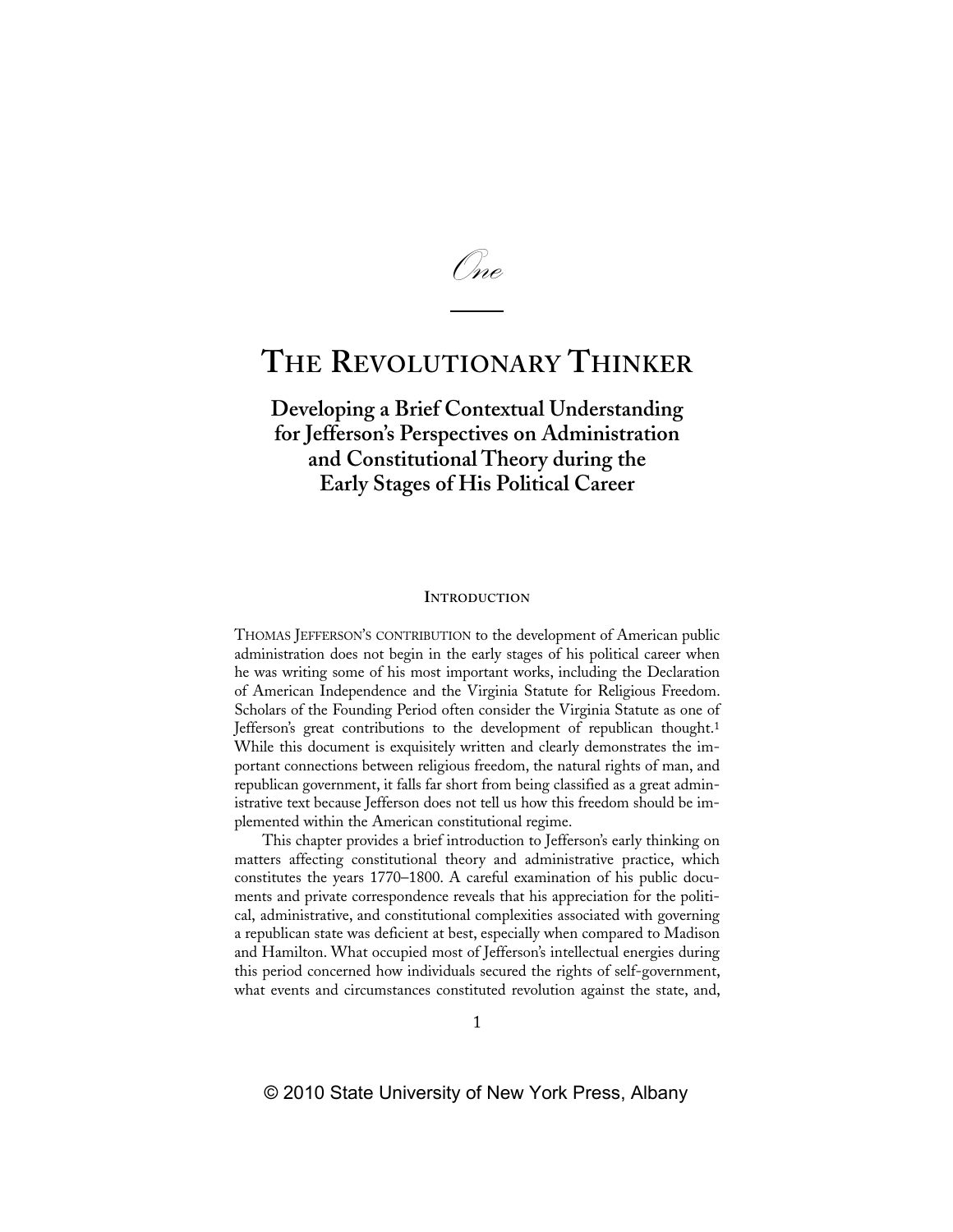among others, how religious freedom and public education were essential for the establishment and preservation of good government (Malone 1948, 1951; Bowers 1945; Koch 1964; Beloff 1949; Ellis 1996, 2001; Ferling 2000). The necessary and practical details regarding the establishment and implementation of these ideas was not an area of theoretical or practical interest for the young statesman. Historians have thoroughly documented Jefferson's biographical journey at this point in his life and these events do not need further elaboration here (Malone 1948, 1951; Bowers 1945; Koch 1964; Beloff 1949; Ellis 1996, 2001; Ferling 2000; Mayo 1998).

Scholars interested in Jefferson's administrative thought, however, have only examined limited periods of his life when making their case that he was a nonsubstantive figure within the historical development of American public administration. White (1951) and Caldwell (1988), for example, only examined the presidential years when making their assertions of what characteristics constituted Jeffersonian administrative theory. Kettl (2002), more recently, built on their conclusions and argued that the ideas Jefferson espoused, in conjunction with those of Hamilton, Madison, and Wilson, contributed to the theoretical and practical transformation of American governance.

On a broader investigative level, no public administration scholar has ever examined Jefferson's distinctive approach to executive branch management fully. This is especially perplexing considering that political scientists and historians have long championed the nation's third presidential administration for its handling of national and international affairs as well as establishing sound administrative management within the executive departments and with Congress (see Cunningham 1978; Johnstone 1978; Malone 1970, 1974; McDonald 1976; Skowronek 1997; Steinberg 1967). The field has also ignored Jefferson's administrative and political role in creating the University of Virginia. In this position, he established a state institution whose fundamental purpose was to educate students with an intellectual and practical knowledge for how to preserve the nation's constitutional tradition so that after graduation they could assume roles as responsible, constitutionally educated leaders in either elected positions or as civil servants.

This chapter provides an overview of the key points and areas of interest that highlight Jefferson's lack of understanding for the way good government is dependent on good administration*.* Jefferson's initial opinions on the proposed Constitution of 1787,2 his thoughts on periodic and ad hoc conventions,<sup>3</sup> and his support for an energetic, majority-ruled government<sup>4</sup> lacked the type of sophisticated reasoning commonly equated with Madison and Hamilton. However, as he progressed in his public service career, first as secretary of state and then as vice president in the Adams administration, we begin to see how his professional experience created an important window of opportunity that allowed him during his presidency and throughout retire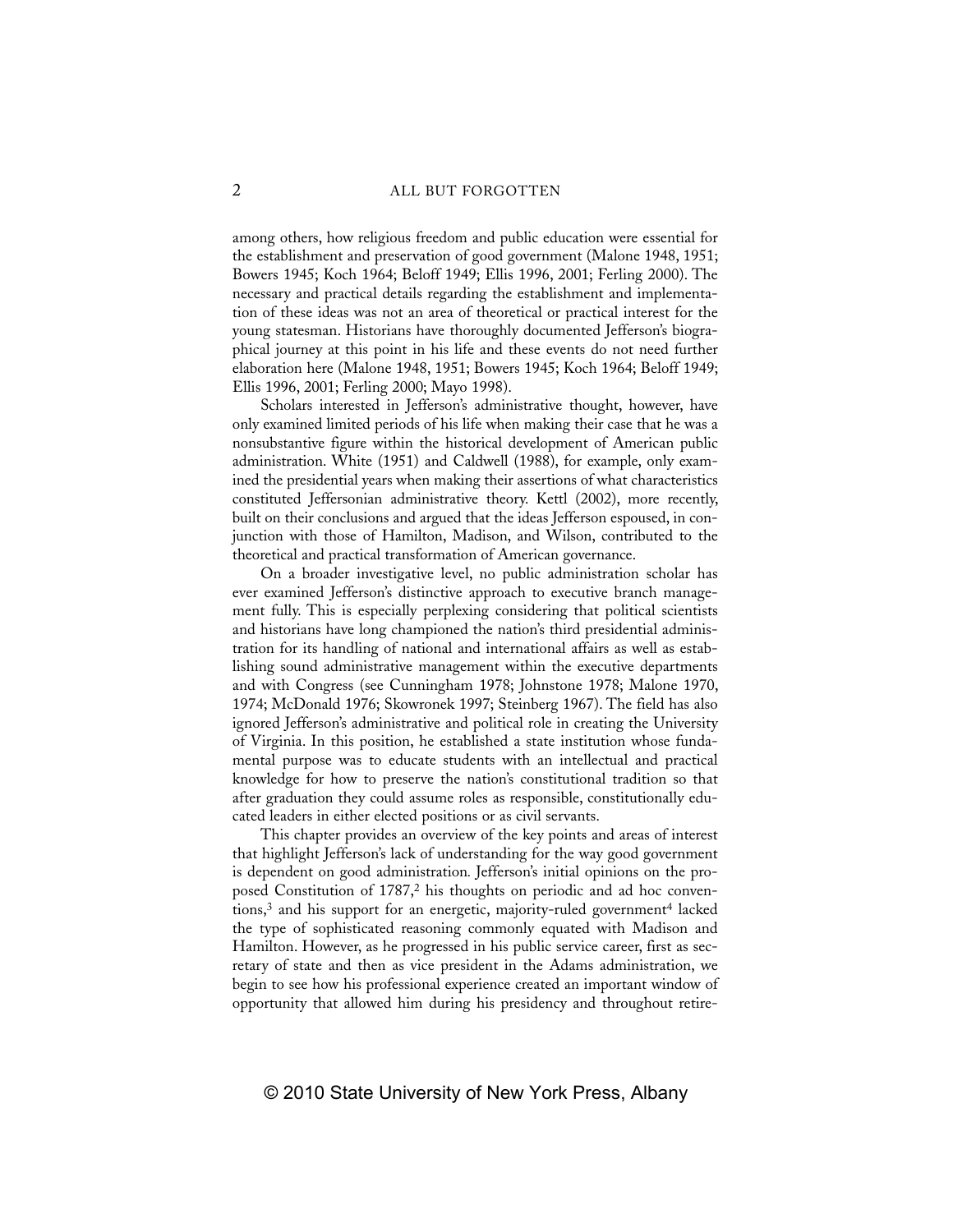ment to alter the administrative and constitutional landscape of the United States. Jefferson's vehement critique over the establishment of a national bank in the Washington administration and the Alien and Sedition Acts in the Adams administration reveal the beginning stages of how and why his opinions on preserving the U.S. Constitution and advancing sound administrative practice changed.

## **JEFFERSON'S CONSTITUTIONAL POSITION AGAINST THE ESTABLISHMENT OF A NATIONAL BANK: A STRICT CONSTRUCTIONIST PERSPECTIVE**

Although Jefferson's early understanding of constitutional theory was not as developed as Madison's, his analysis of Hamilton's plan to establish a national bank and his critique of the Alien and Sedition Acts demonstrated a more thoughtful level of constitutional thinking than what he had expressed a decade earlier and certainly from what public administration scholars have credited him with understanding at this point in his career. Jefferson's argument over Hamilton's reliance on the "necessary and proper clause" and his concern over what constituted the advancement of the "general welfare" provided the foundation for his constitutional dispute over this proposal while emphasizing his adamant support for a strict constructionist governing philosophy.

Hamilton, in his administrative capacity as secretary of the treasury, proposed to Congress a bill to establish a Bank of the United States. He modeled his proposal after the Bank of England where capital came from public securities that could be converted into bank stock (Smith 1995, 665). Hamilton argued the necessary and proper clause of the Constitution (Article I, section 8, clause 18)5 afforded Congress the implied power to create a Bank of the United States. This position is one that supported the principle of broad construction and implied constitutional power. It laid the foundation for the nation's first secretary of the treasury to argue: "The proposition relied upon is, that the *specified powers* of Congress are in their nature sovereign—that it is incident to sovereign power to erect corporations; & that therefore Congress have a right within the *sphere & in relation to the objects of their power, to erect corporations* (Syrett and Cooke 1965, 114, emphasis in original).6 The Hamiltonian model, therefore, supported the notion that because Congress had the constitutional authority to coin money, tax the citizenry, and borrow money, it must also have the power to establish a bank for implementing these legislative responsibilities.

Due to his belief in strict constructionist principles, Secretary of State Jefferson fiercely disagreed with Hamilton. In his *Opinion on the Constitutionality of a National Bank,*<sup>7</sup> Jefferson, like Hamilton, relied on Article I, section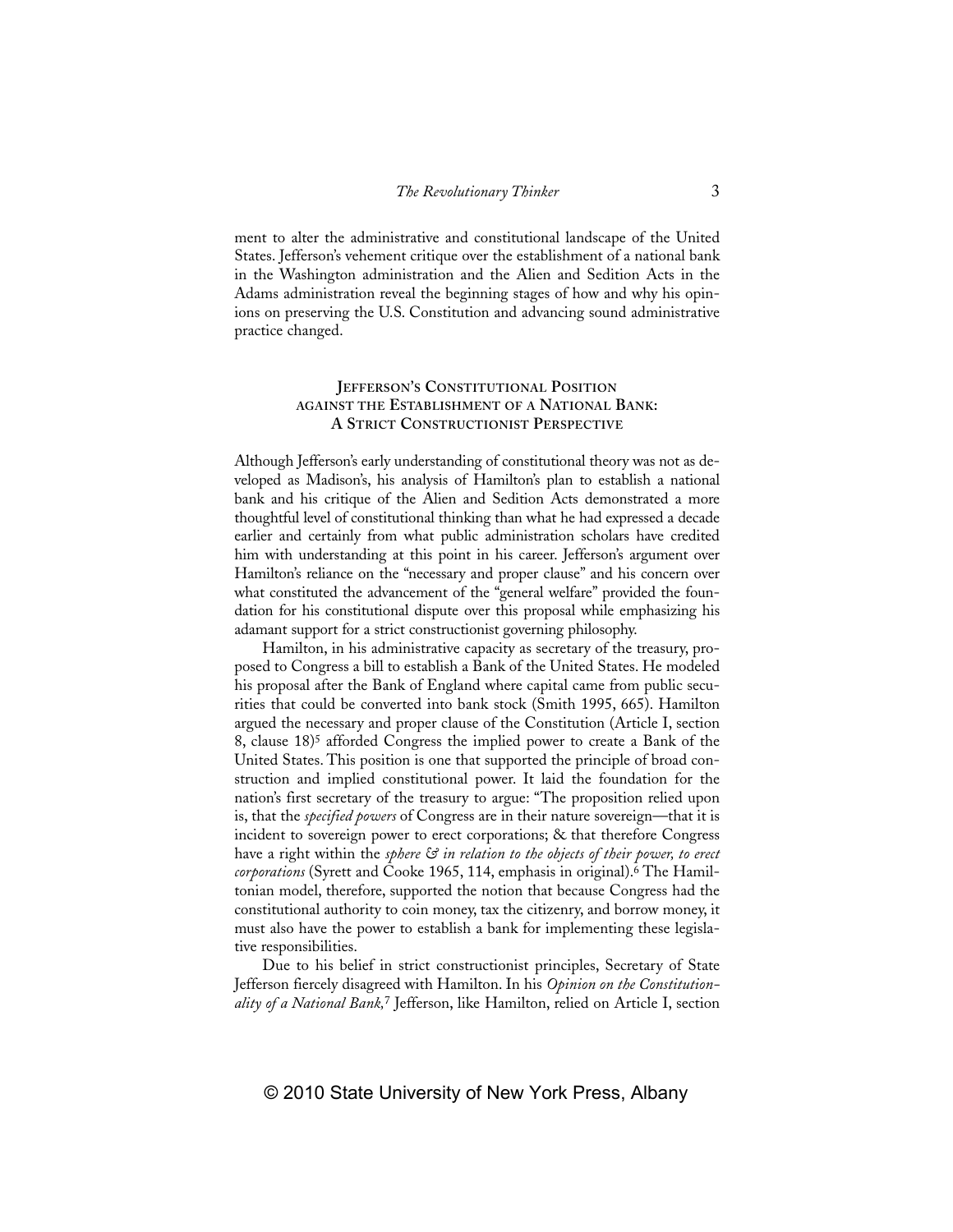8, clause 18, to make his case *against* the establishment of a national bank: "To take a single step beyond the boundaries thus specially drawn around the powers of Congress, is to take possession of a boundless field of power, no longer susceptible of any definition."8 He argued that the Constitution did not delegate to Congress the power to establish a bank because it was not enumerated in the text. If Congress did not need a bank to borrow or coin money; tax the citizenry; regulate commerce with foreign nations, the States, and Indian tribes; or any of the other enumerated powers the Constitution grants the legislative branch, a bank was not *necessary.*<sup>9</sup>

While Jefferson conceded a national bank might be suitable and convenient for helping Congress perform its constitutional obligations of coining and borrowing money as well as taxing the citizenry that is not the same as being *necessary*: "Perhaps, indeed, bank bills may be a more *convenient* vehicle than treasury orders. But a little *difference* in the degree of *convenience,* cannot constitute the necessity which the constitution makes the ground for assuming any non-enumerated power."10 This perspective demonstrates one of Jefferson's earlier positions on how matters of constitutional significance affected the nation in practical terms.

In addition to the debate concerning the necessary and proper clause, Jefferson also asserted that establishing a national bank undermined the Constitution's protection to provide for the general welfare of the nation. In one of his most famous letters to President Washington, he expressed his utter contempt over Hamilton's decisionmaking in this matter:

For, in a Report on the subject of manufactures (still to be acted on) it was expressly assumed that the general government has a right to exercise all powers which may be for the *general welfare,* that is to say, all the legitimate powers of government: since no government has a legitimate right to do what is not for the welfare of the governed. There was indeed a sham-limitation of the universality of this power *to cases where money is to be employed.* But about what is it that money cannot be employed? Thus the object of these plans taken together is to draw all the powers of government into the hands of the general legislature, to establish means for corrupting a sufficient corps in that legislature to divide the honest votes & preponderate, by their own, the scale which suited, & to have that corps under the command of the Secretary of the Treasury for the purpose of subverting step by step the principles of the constitution, which he has so often declared to be a thing of nothing which must be changed.11

As the debate between Hamilton and Jefferson continued, Madison joined the discussion, but unlike the days when he and Hamilton authored *The Federalist*, he disagreed with his colleague from New York and supported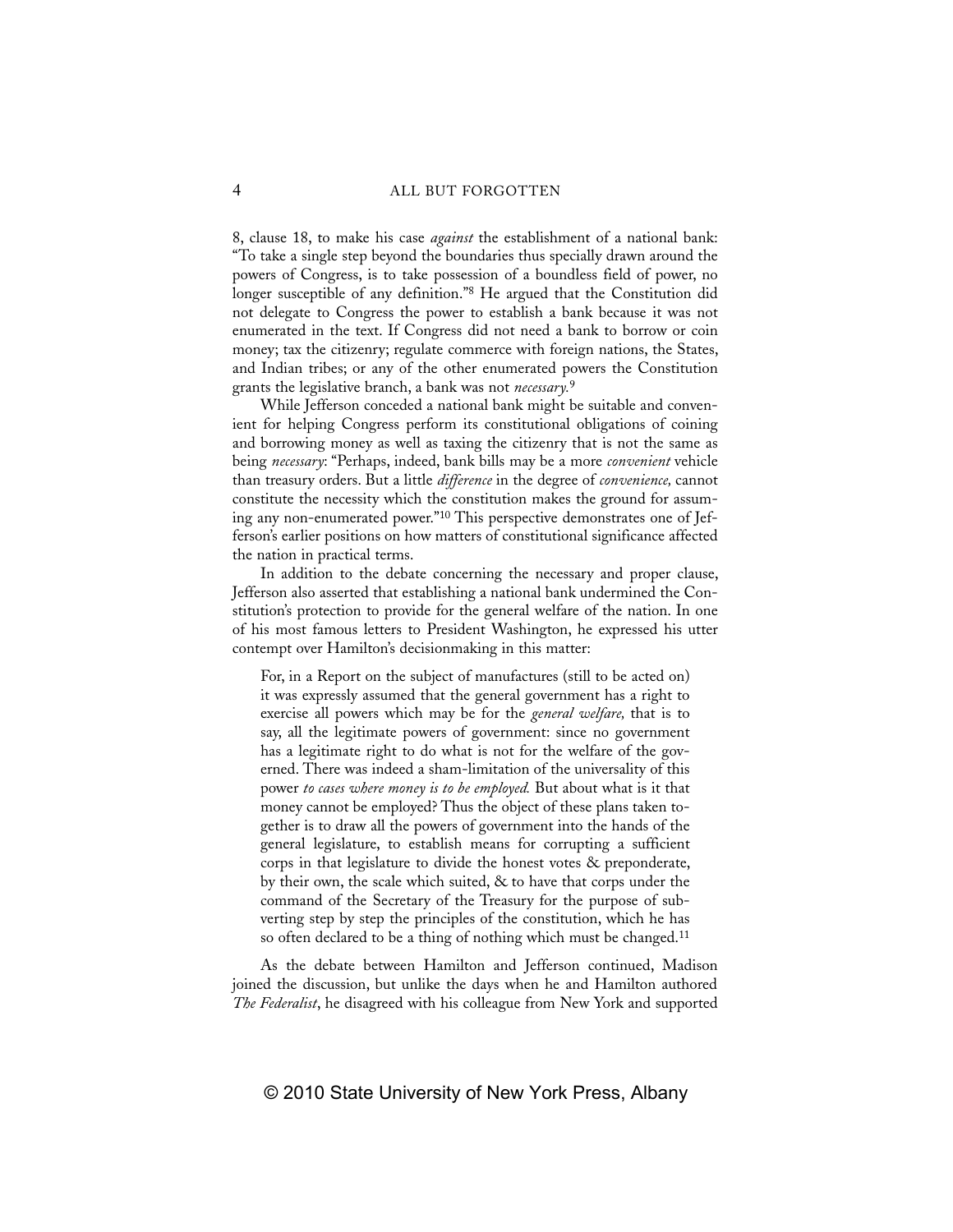Jefferson's interpretation of the Constitution (Cunningham 1957, 9). Despite Madison and Jefferson's bitter disagreement with Hamilton over this proposal, Washington ultimately sided with the Secretary of the Treasury, and Hamilton won the argument, paving the way for Congress to establish the First Bank of the United States.

Hamilton's critique of Jefferson's understanding of the word "necessary" largely influenced Washington's decision to establish a national bank. According to Hamilton, "*Necessary*, as it is commonly used, 'often means no more than *needful, requisite, incidental, useful, or conducive to.*' To understand the word as Jefferson did 'would be to give it the same force as if the word *absolutely* or *indispensably* had been prefixed to it'" (Mayer 1994, 195). Hamilton, quite interestingly, overlooked perhaps the best argument that legitimated his case. In Article I, section 10, the Constitution states: "No State shall, without the Consent of the Congress, lay any Imposts or Duties on Imports or Exports, except what may be *absolutely necessary* for exceeding it's [*sic*] inspection Laws" (emphasis added). The Constitution makes a distinction between what is necessary (that is, Article I, section 8, clause 18) and what is *absolutely* necessary (that is, Article I, section 10). Because the Framers omitted the word "absolute" from Article I, section 8, it infers a more relaxed interpretation of the word "necessary." Hamilton could have made a convincing case in support of his constitutional argument if he had illustrated this point. Curiously, however, he did not.

Scholars and practitioners of public administration, nevertheless, should take this opportunity to remind themselves that the American Founders had no difficulty distinguishing from constitutional powers and responsibilities that were necessary and those that were *absolutely* necessary. In Jefferson's critique of Hamilton's position, he acted as though Article I, section 8, clause 18, says "absolutely necessary." His point, all the same, can still be thought of as an important area of discussion for those interested in the constitutional development of American administration and for emphasizing how Jefferson's administrative and constitutional thinking shifted from earlier points in his career, such as when he first discussed the proposed Constitution of 1787 with John Adams and when he advocated for citizens to revolt against their governments and abolish their respective constitutions every twenty years in an effort to preserve liberty and the natural rights of man.

### **THE VICE PRESIDENCY: ANOTHER TURNING POINT IN JEFFERSON'S CONSTITUTIONAL THINKING**

Jefferson's opinions on serving as vice president were detailed and specific. He deemed it one of the least important positions in American government.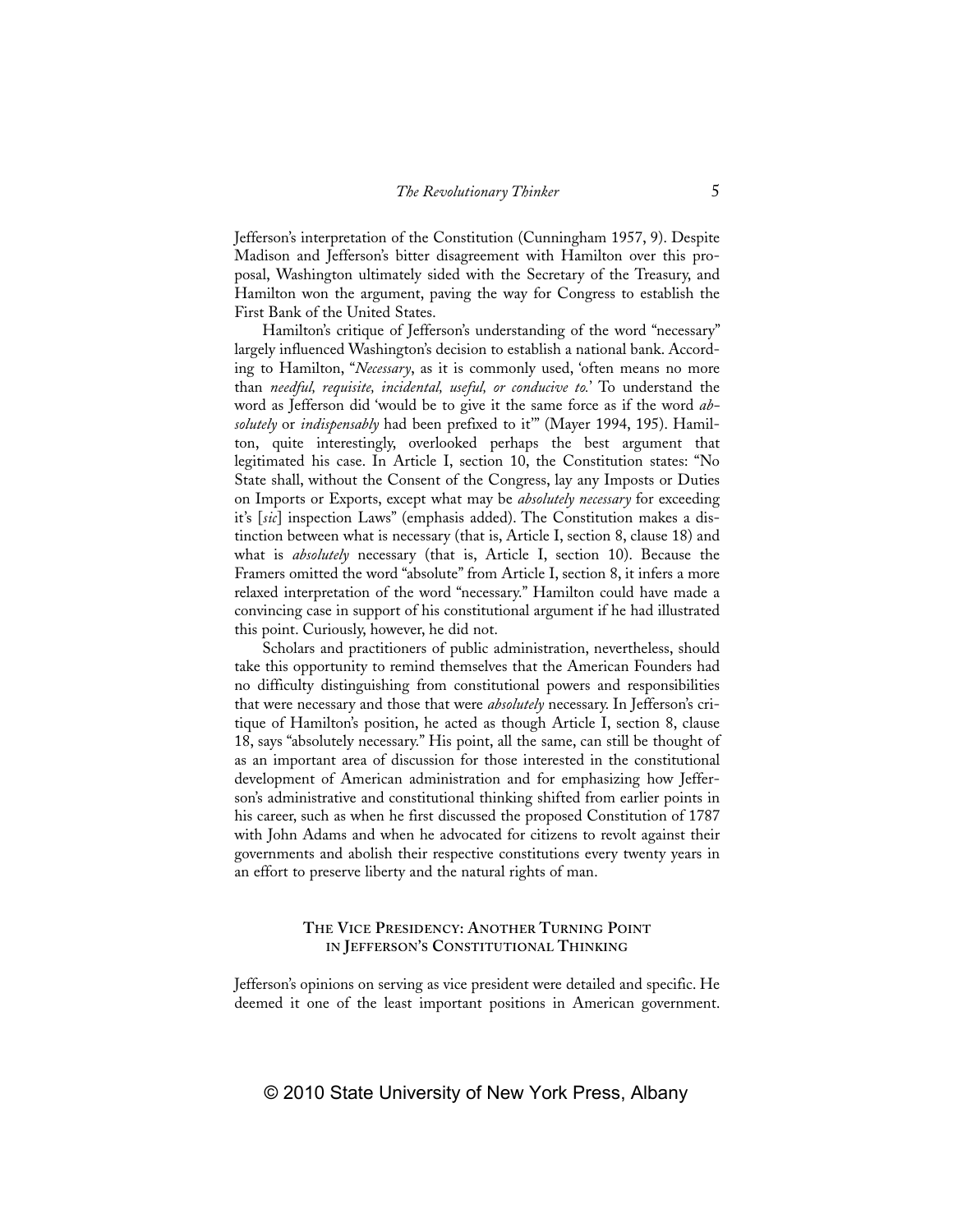Writing to Elbridge Gerry, he claimed: "I consider my office as constitutionally confined to legislative functions, and that I could not take any part whatever in executive consultations, even were it proposed, their fears may perhaps subside, & their object be found not worth a machination."12 Whether Jefferson had ambition to govern men or not would become an irrelevant point. His political future as vice president, president, and as founder of the University of Virginia would be synonymous with making decisions that would directly affect the nation and its citizenry for future generations.

During this time, Jefferson's constitutional objections to the Alien and Sedition Acts destroyed his friendship with President Adams to the extent that neither would speak or write to the other until their retirement from public office. On November 16, 1798, the state legislature of Kentucky passed resolutions, anonymously written by Jefferson and sponsored by John Breckinridge, denouncing the Alien and Sedition Acts,<sup>13</sup> and on December 24, 1798, the Virginia state legislature passed similar resolutions anonymously authored by Madison. The Kentucky Resolutions addressed the federal government's intent to deny Americans, citizens and aliens alike, many of their constitutional rights and protections. According to McDonald: "Quite accurately, the Kentucky Resolutions pointed out that the Constitution gave Congress power to punish treason, counterfeiting, piracies, and felonies on the high seas, and offenses against the laws of nations and no other crimes whatever, and all other crimes were reserved exclusively to the states" (2000, 41). Jefferson was particularly concerned with both Congress and the president's disregard for the Tenth Amendment, and these Resolutions reminded all those who seemed to have forgotten that powers not enumerated to Congress were left either to the states or to the people. His anonymous authorship, nevertheless, knowingly undermined the administration he served, and yet he relished the opportunity to support and defend the Constitution against blatant violations by the second administration and by the majority of Congress.

This document also addressed the importance of natural rights, and unlike the Virginia Resolutions, called for a complete nullification of the Alien and Sedition Acts. According to Jefferson, the freedoms of speech and press were natural rights and the government, especially one based on republican principles, did not have the authority to infringe on these freedoms. Madison, on the other hand, argued that Jefferson's language was too harsh and urged other states to concur with Virginia "in declaring, as it does hereby declare, that the acts aforesaid are unconstitutional" (Koch 1964, 120). Jefferson and Madison's differences over nullification are symbolic of their earlier debates on constitutional theory, which occurred after Jefferson read and analyzed the proposed Constitution of 1787 while in France. Jefferson's desire to protect the natural rights of man, which included the freedoms of speech and press, allowed him to justify his position regarding the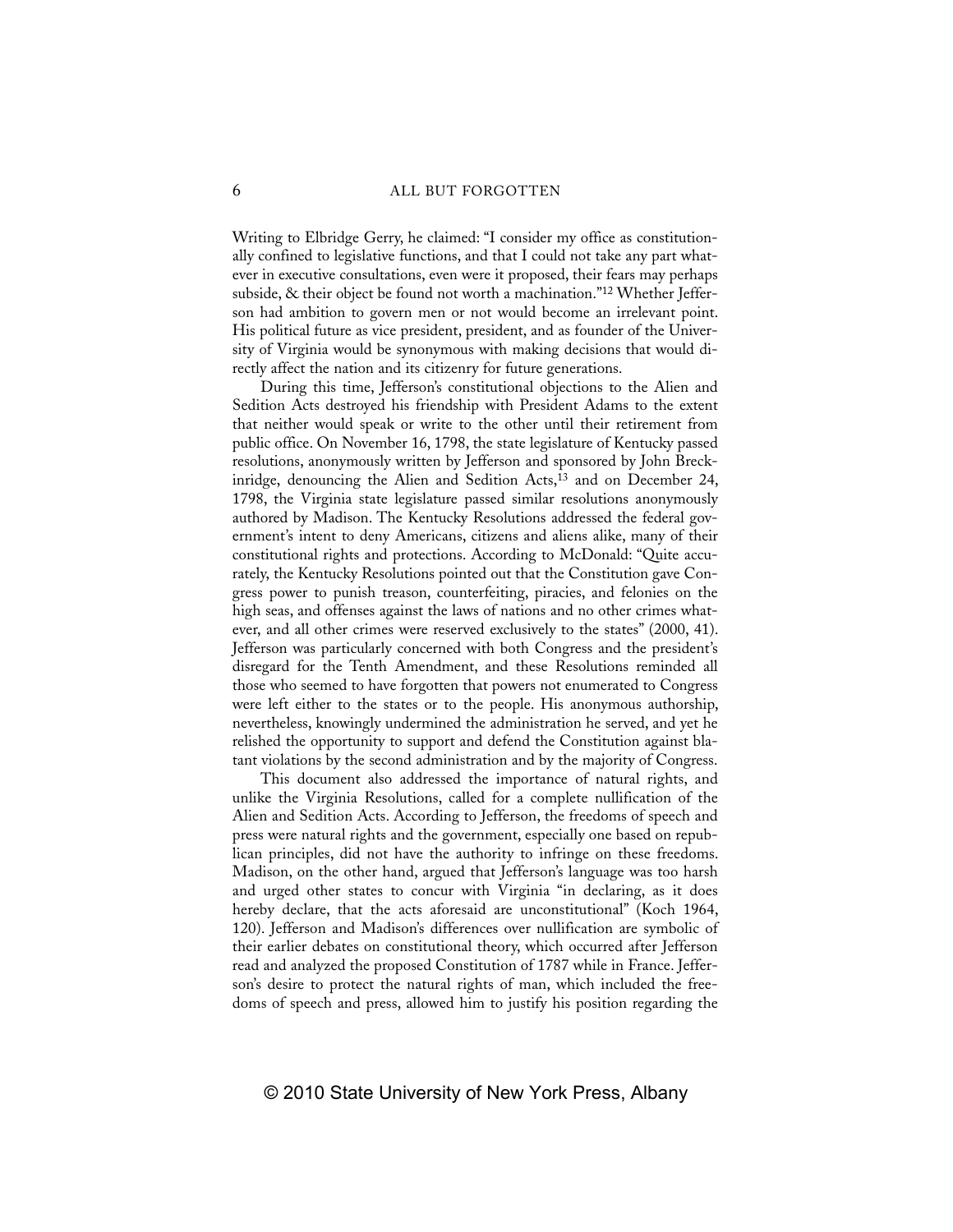nullification of these legislative acts. Madison, by contrast, viewed the Alien and Sedition Acts in purely constitutional terms. He removed all mentions of nullification from the Virginia Resolutions and simply encouraged other states to declare them unconstitutional. Jefferson disagreed and thought the states needed to take more extreme action. As a matter of American historical perspective, Jefferson's support of nullification was not particularly helpful when President Lincoln was trying to hold the nation together during the Civil War because the southern states relied on it as constitutional justification to secede from the Union.

While Jefferson's critique over the establishment of a national bank complemented Madison's constitutional position on this issue, the constitutional differences between the Virginia Resolutions and Kentucky Resolutions illustrate important intellectual and institutional differences between the two statesmen at this point in their careers. In this context, Jefferson's perspective underscores his inability to separate his objections to public policy from his responsibilities to support and defend the nation's constitutional order. It further indicates that he was unaware of the intermediate dynamics of administrative practice, particularly for a vice president who made the conscious decision to undermine and criticize the very administration in which he served.

An analysis of the Kentucky Resolutions, as a result, would be incomplete if a discussion of Jefferson's role as vice president was left unaddressed. He was keenly aware that if it were made public that he authored these resolutions he might be charged with violating the Sedition Act.14 Wills correctly observed, "His part in the operation had to be kept secret. He was, after all, a vice-president secretly trying to defeat the regime he belonged to. He would also be a target of the laws he was attacking if his actions were discovered" (2002, 48). Despite these legal and political risks, Jefferson embraced the opportunity to denounce the president and Congress for violating the Constitution, infringing on states' rights, and most disturbingly, for depriving individuals of their natural rights. Defending the Constitution and principles he believed were fundamental for the preservation of republican government trumped all other concerns and practical considerations. Little did he realize that such efforts would become a central theme in his presidency. And interestingly, his anonymity remained secret until 1821, five years before his death.

#### **CONCLUSION**

This chapter demonstrated, albeit briefly, Jefferson's understanding of American constitutional theory prior to assuming the presidency. The development of his intellectual understanding of constitutional theory from the time he